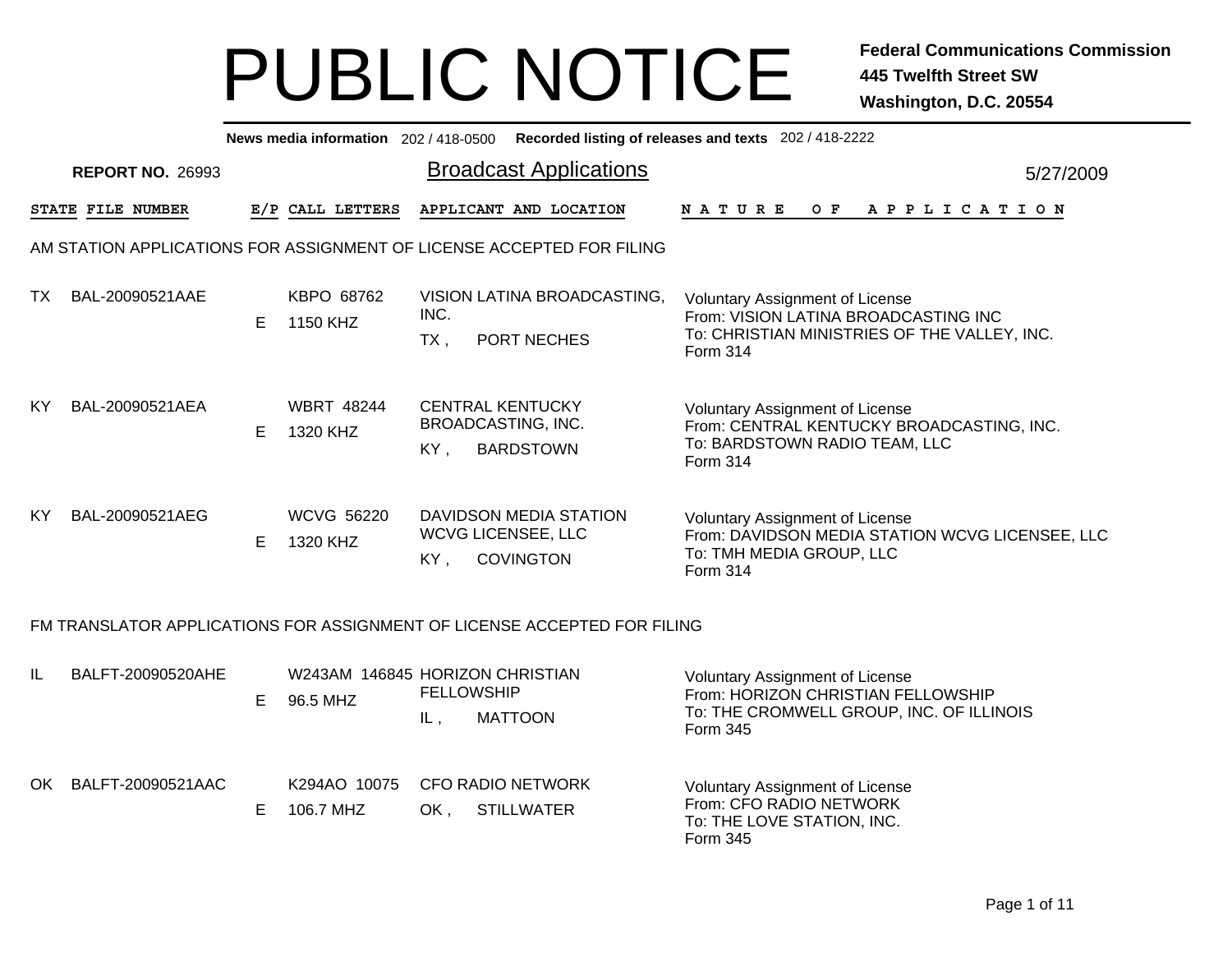|     | News media information 202/418-0500 Recorded listing of releases and texts 202/418-2222 |    |                                             |                          |                                                                                      |                                                                                                                 |           |  |  |  |  |  |
|-----|-----------------------------------------------------------------------------------------|----|---------------------------------------------|--------------------------|--------------------------------------------------------------------------------------|-----------------------------------------------------------------------------------------------------------------|-----------|--|--|--|--|--|
|     | <b>REPORT NO. 26993</b>                                                                 |    |                                             |                          | <b>Broadcast Applications</b>                                                        |                                                                                                                 | 5/27/2009 |  |  |  |  |  |
|     | STATE FILE NUMBER                                                                       |    | E/P CALL LETTERS                            |                          | APPLICANT AND LOCATION                                                               | <b>NATURE</b><br>OF APPLICATION                                                                                 |           |  |  |  |  |  |
|     |                                                                                         |    |                                             |                          | FM TRANSLATOR APPLICATIONS FOR ASSIGNMENT OF LICENSE ACCEPTED FOR FILING             |                                                                                                                 |           |  |  |  |  |  |
| IN  | BALFT-20090521AEK                                                                       | E. | W249BP 152593 HORIZON CHRISTIAN<br>97.7 MHZ | <b>FELLOWSHIP</b><br>IN, | <b>PRINCETON</b>                                                                     | <b>Voluntary Assignment of License</b><br>From: HORIZON CHRISTIAN FELLOWSHIP<br>To: DLC MEDIA, INC.<br>Form 345 |           |  |  |  |  |  |
|     | AM STATION APPLICATIONS FOR DIRECT MEASUREMENT ACCEPTED FOR FILING                      |    |                                             |                          |                                                                                      |                                                                                                                 |           |  |  |  |  |  |
| MD. | BZ-20090429ABJ                                                                          | P  | <b>WNST 25523</b><br>1570 KHZ               | MD,                      | NASTY 1570 SPORTS, LLC<br><b>TOWSON</b>                                              | <b>Direct Measurement</b>                                                                                       |           |  |  |  |  |  |
| SC. | BZ-20090514ADA                                                                          | P  | <b>WCKI 60503</b><br>1300 KHZ               | SC,                      | MEDIATRIX SC, INC.<br><b>GREER</b>                                                   | <b>Direct Measurement</b>                                                                                       |           |  |  |  |  |  |
|     |                                                                                         |    |                                             |                          | DIGITAL TRANSLATOR OR DIGITAL LPTV APPLICATIONS FOR DISPLACEMENT ACCEPTED FOR FILING |                                                                                                                 |           |  |  |  |  |  |
| MA. | BDISDTL-20090521ADY                                                                     | E. | WTMU-LP 64996 ZGS BOSTON, INC.<br>CHAN-42   | MA,                      | <b>BOSTON</b>                                                                        | Minor change of callsign WTMU-LP.                                                                               |           |  |  |  |  |  |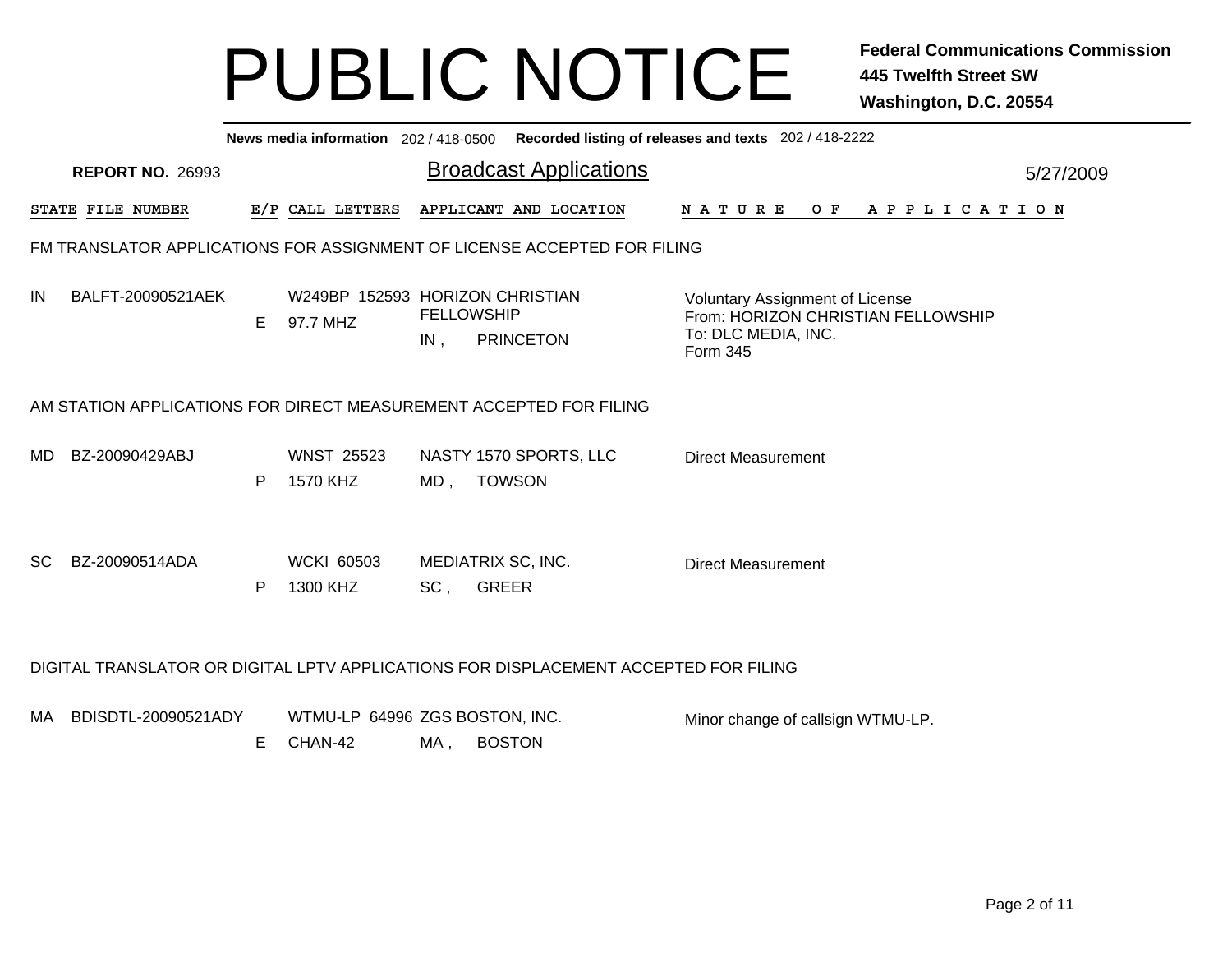|    | Recorded listing of releases and texts 202 / 418-2222<br>News media information 202 / 418-0500 |   |                               |                   |                                                                                          |                                                                                   |  |  |  |  |  |  |  |
|----|------------------------------------------------------------------------------------------------|---|-------------------------------|-------------------|------------------------------------------------------------------------------------------|-----------------------------------------------------------------------------------|--|--|--|--|--|--|--|
|    | <b>REPORT NO. 26993</b>                                                                        |   |                               |                   | <b>Broadcast Applications</b>                                                            | 5/27/2009                                                                         |  |  |  |  |  |  |  |
|    | STATE FILE NUMBER                                                                              |   | E/P CALL LETTERS              |                   | APPLICANT AND LOCATION                                                                   | <b>NATURE</b><br>$O$ $F$<br>A P P L I C A T I O N                                 |  |  |  |  |  |  |  |
|    |                                                                                                |   |                               |                   | DIGITAL TRANSLATOR OR DIGITAL LPTV APPLICATIONS FOR LICENSE TO COVER ACCEPTED FOR FILING |                                                                                   |  |  |  |  |  |  |  |
|    | OR BLDTT-20090521AFG                                                                           | Е | K21BG 60745<br>CHAN-21        | OR,               | <b>SODA MOUNTAIN</b><br>BROADCASTING, INC.<br><b>JACKSONVILLE</b>                        | License to cover construction permit no: BMPDTT-20090326ACD,<br>callsign K21BG.   |  |  |  |  |  |  |  |
|    | DIGITAL TV APPLICATIONS FOR LICENSE TO COVER ACCEPTED FOR FILING                               |   |                               |                   |                                                                                          |                                                                                   |  |  |  |  |  |  |  |
| IN | BLCDT-20090521AAQ                                                                              | Е | CHAN-36                       | IN,               | WFFT-DT 25040 NEXSTAR BROADCASTING, INC.<br><b>FORT WAYNE</b>                            | License to cover construction permit no: BMPCDT-20070125ACY,<br>callsign WFFT-TV. |  |  |  |  |  |  |  |
| WI | BLCDT-20090521ADS                                                                              | E | WKOW-DT<br>64545<br>CHAN-26   | WI,               | WKOW TELEVISION, INC.<br><b>MADISON</b>                                                  | License to cover construction permit no: BPCDT-20080619AEK,<br>callsign WKOW-TV.  |  |  |  |  |  |  |  |
|    | FM STATION APPLICATIONS FOR LICENSE TO COVER ACCEPTED FOR FILING                               |   |                               |                   |                                                                                          |                                                                                   |  |  |  |  |  |  |  |
|    | NM BLED-20090521ADF                                                                            | Е | <b>KPKJ 93073</b><br>88.5 MHZ | MESA, INC.<br>NM, | CALVARY CHAPEL OF COSTA<br><b>MENTMORE</b>                                               | License to cover.                                                                 |  |  |  |  |  |  |  |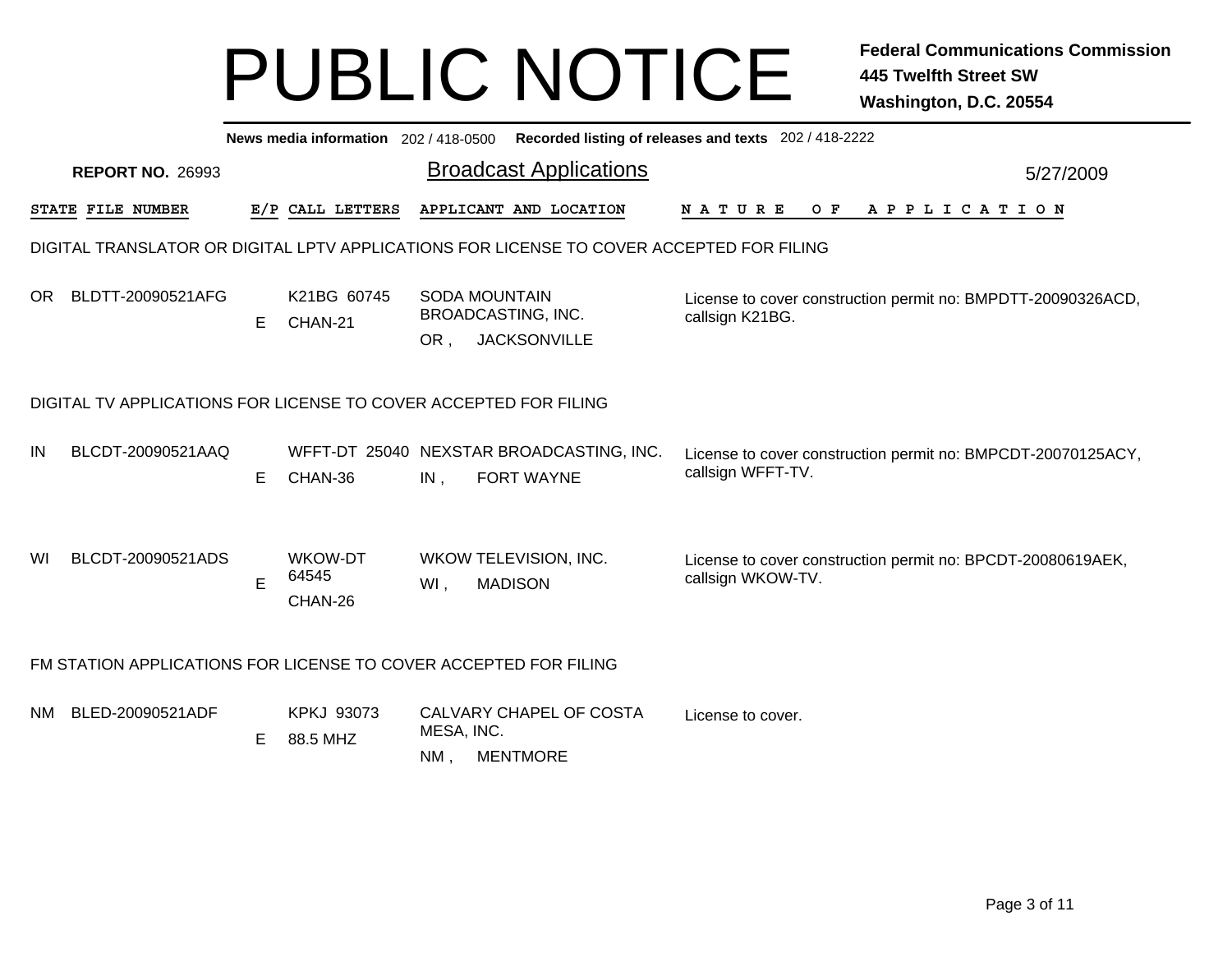|                                                                     | Recorded listing of releases and texts 202 / 418-2222<br>News media information 202/418-0500 |    |                          |     |                                                                 |                   |  |  |  |  |     |  |  |  |                       |  |           |  |
|---------------------------------------------------------------------|----------------------------------------------------------------------------------------------|----|--------------------------|-----|-----------------------------------------------------------------|-------------------|--|--|--|--|-----|--|--|--|-----------------------|--|-----------|--|
|                                                                     | <b>REPORT NO. 26993</b>                                                                      |    |                          |     | <b>Broadcast Applications</b>                                   |                   |  |  |  |  |     |  |  |  |                       |  | 5/27/2009 |  |
|                                                                     | STATE FILE NUMBER                                                                            |    | E/P CALL LETTERS         |     | APPLICANT AND LOCATION                                          | N A T U R E       |  |  |  |  | O F |  |  |  | A P P L I C A T I O N |  |           |  |
|                                                                     | FM STATION APPLICATIONS FOR LICENSE TO COVER ACCEPTED FOR FILING                             |    |                          |     |                                                                 |                   |  |  |  |  |     |  |  |  |                       |  |           |  |
| NC.                                                                 | BLH-20090521ADJ                                                                              | E  | WNOW-FM<br>23006         |     | GAFFNEY BROADCASTING,<br><b>INCORPORATED</b>                    | License to cover. |  |  |  |  |     |  |  |  |                       |  |           |  |
|                                                                     |                                                                                              |    | 105.3 MHZ                |     | NC, BESSEMER CITY                                               |                   |  |  |  |  |     |  |  |  |                       |  |           |  |
| FM TRANSLATOR APPLICATIONS FOR LICENSE TO COVER ACCEPTED FOR FILING |                                                                                              |    |                          |     |                                                                 |                   |  |  |  |  |     |  |  |  |                       |  |           |  |
| AL.                                                                 | BLFT-20090521AEO                                                                             | E. | 95.9 MHZ                 | AL, | W240BM 146162 RADIO ASSIST MINISTRY, INC.<br><b>HEADLAND</b>    | License to cover. |  |  |  |  |     |  |  |  |                       |  |           |  |
|                                                                     |                                                                                              |    |                          |     |                                                                 |                   |  |  |  |  |     |  |  |  |                       |  |           |  |
| OK                                                                  | BLFT-20090521AES                                                                             |    | K261DR 14455             |     | THE LOVE STATION, INC.                                          | License to cover. |  |  |  |  |     |  |  |  |                       |  |           |  |
|                                                                     |                                                                                              | E. | 100.1 MHZ                | OK, | ENID, ETC.                                                      |                   |  |  |  |  |     |  |  |  |                       |  |           |  |
| OR.                                                                 | BLFT-20090521AFN                                                                             | E. | K249DK 84930<br>97.5 MHZ | OR, | <b>EDUCATIONAL MEDIA</b><br><b>FOUNDATION</b><br><b>NEWBERG</b> | License to cover. |  |  |  |  |     |  |  |  |                       |  |           |  |
|                                                                     |                                                                                              |    |                          |     |                                                                 |                   |  |  |  |  |     |  |  |  |                       |  |           |  |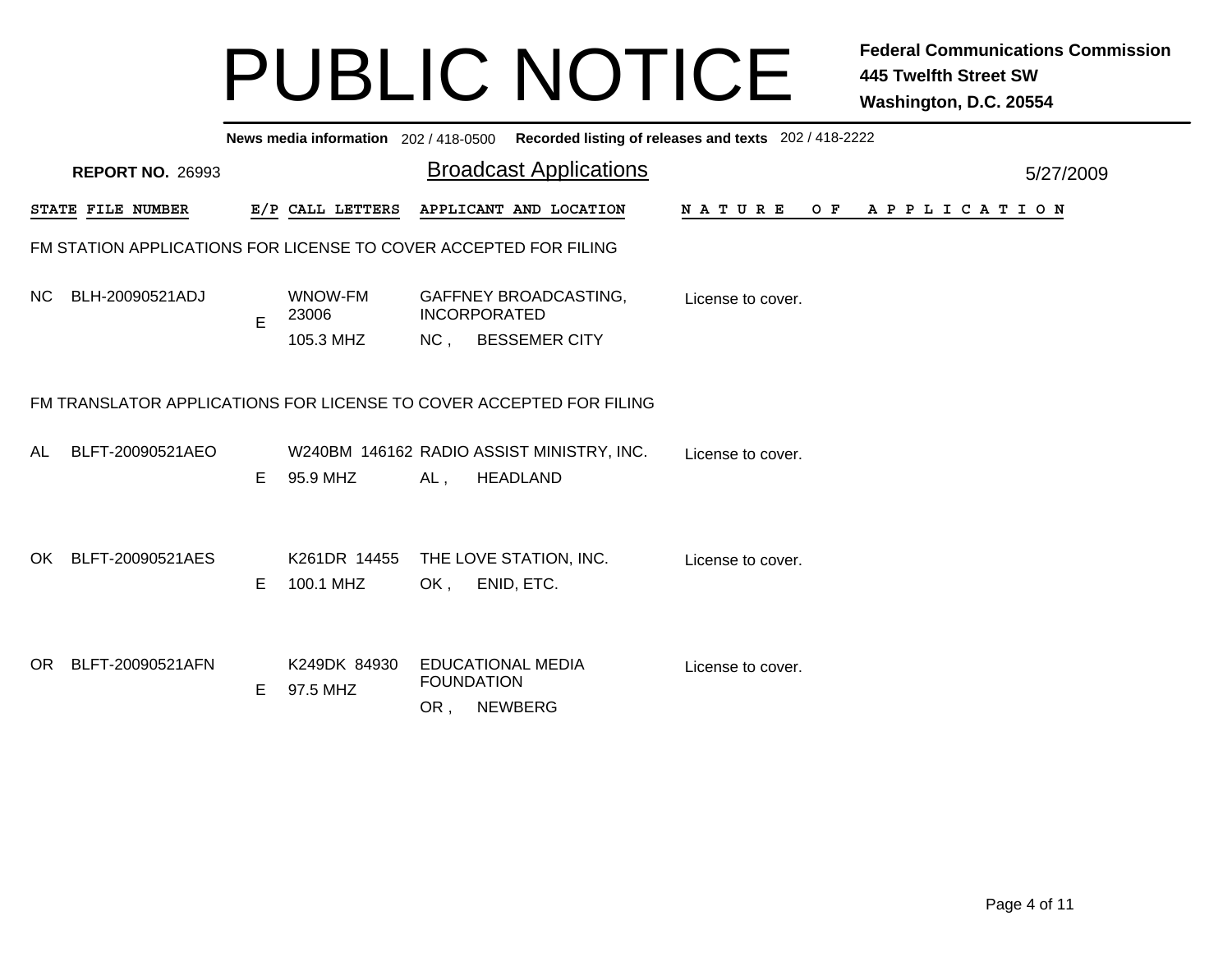|     | Recorded listing of releases and texts 202 / 418-2222<br>News media information 202 / 418-0500 |   |                           |        |                                                                                          |                                                                                                                          |  |  |  |  |  |  |
|-----|------------------------------------------------------------------------------------------------|---|---------------------------|--------|------------------------------------------------------------------------------------------|--------------------------------------------------------------------------------------------------------------------------|--|--|--|--|--|--|
|     | <b>REPORT NO. 26993</b>                                                                        |   |                           |        | <b>Broadcast Applications</b>                                                            | 5/27/2009                                                                                                                |  |  |  |  |  |  |
|     | STATE FILE NUMBER                                                                              |   | E/P CALL LETTERS          |        | APPLICANT AND LOCATION                                                                   | N A T U R E<br>O F<br>A P P L I C A T I O N                                                                              |  |  |  |  |  |  |
|     |                                                                                                |   |                           |        | DIGITAL AUXILIARY APPLICATIONS FOR LICENSE TO COVER AUXILIARY PERMIT ACCEPTED FOR FILING |                                                                                                                          |  |  |  |  |  |  |
| MA. | BXLCDT-20090521AAG                                                                             | Е | WFXT-DT 6463<br>CHAN-31   | MA,    | FOX TELEVISION STATIONS INC.<br><b>BOSTON</b>                                            | License to cover auxiliary permit.                                                                                       |  |  |  |  |  |  |
| TX. | BXLCDT-20090521AAN                                                                             | Е | KDFI-DT 17037<br>CHAN-36  | $TX$ , | NEW DMIC, INC.<br><b>DALLAS</b>                                                          | License to cover auxiliary permit.                                                                                       |  |  |  |  |  |  |
|     | AM STATION APPLICATIONS FOR MINOR CHANGE TO A LICENSED FACILITY                                |   |                           |        |                                                                                          |                                                                                                                          |  |  |  |  |  |  |
| TX  | BP-20090303AAP                                                                                 | E | KHFX 65313<br>1140 KHZ    | TX,    | <b>SIGA BROADCASTING CORP</b><br><b>CLEBURNE</b>                                         | Minor change in licensed facilities.<br>Engineering Amendment filed 04/30/2009<br>Engineering Amendment filed 05/14/2009 |  |  |  |  |  |  |
|     |                                                                                                |   |                           |        |                                                                                          | Informal Objection Filed 05/15/2009 by Dallas Broadcasting LLC                                                           |  |  |  |  |  |  |
|     |                                                                                                |   |                           |        | FM TRANSLATOR APPLICATIONS FOR MINOR CHANGE TO A LICENSED FACILITY ACCEPTED FOR FILING   |                                                                                                                          |  |  |  |  |  |  |
| GA  | BPFT-20090520AAC                                                                               | Е | W217BT 150669<br>90.9 MHZ | GA,    | RADIO ASSIST MINISTRY, INC.<br><b>TALLAPOOSA</b>                                         | Minor change in licensed facilities, callsign W217BT.                                                                    |  |  |  |  |  |  |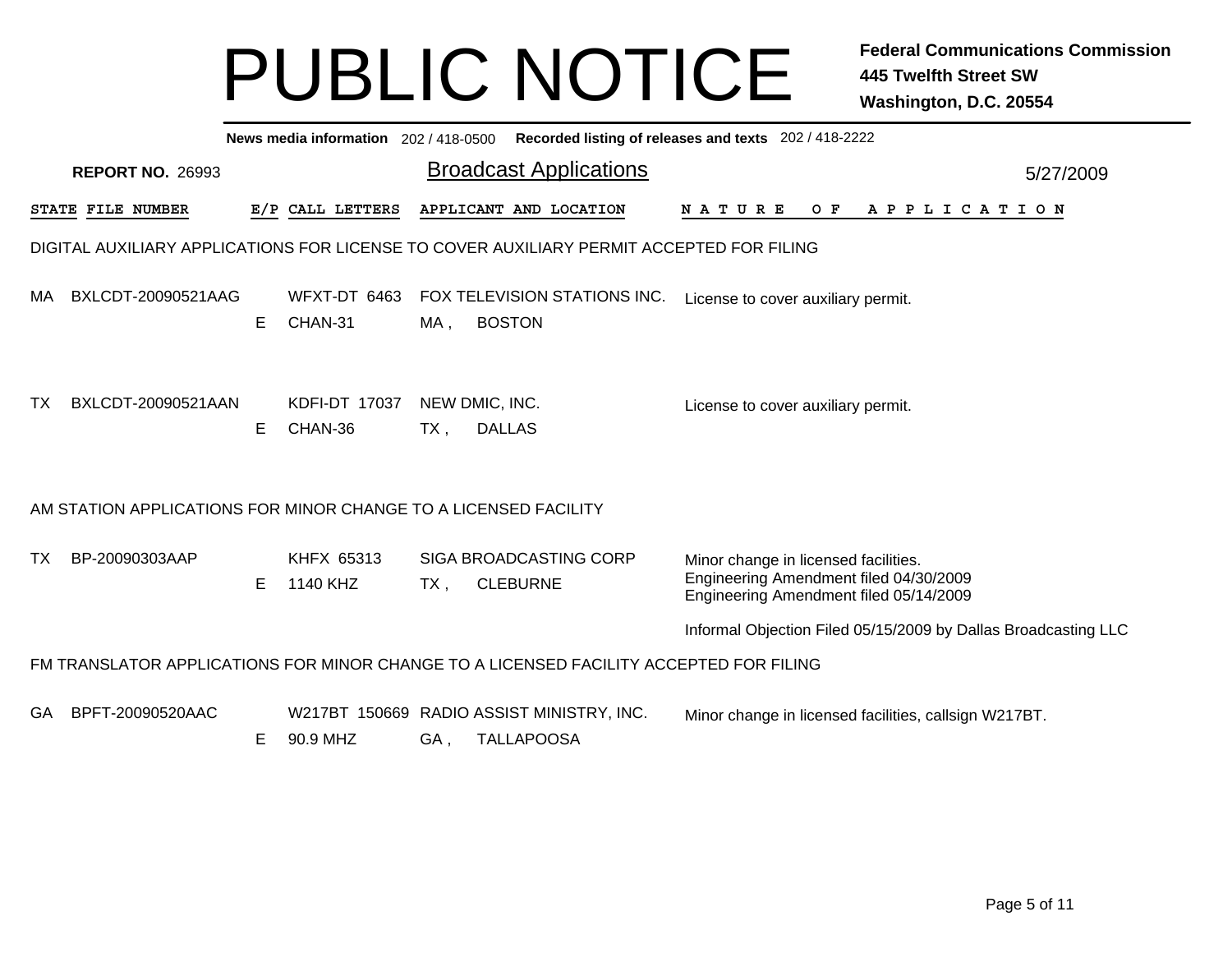|           | Recorded listing of releases and texts 202 / 418-2222<br>News media information 202/418-0500 |    |                           |                                                                                        |                                                                                                        |  |  |  |  |  |  |  |
|-----------|----------------------------------------------------------------------------------------------|----|---------------------------|----------------------------------------------------------------------------------------|--------------------------------------------------------------------------------------------------------|--|--|--|--|--|--|--|
|           | <b>REPORT NO. 26993</b>                                                                      |    |                           | <b>Broadcast Applications</b>                                                          | 5/27/2009                                                                                              |  |  |  |  |  |  |  |
|           | <b>STATE FILE NUMBER</b>                                                                     |    | E/P CALL LETTERS          | APPLICANT AND LOCATION                                                                 | <b>NATURE</b><br>O F<br>A P P L I C A T I O N                                                          |  |  |  |  |  |  |  |
|           |                                                                                              |    |                           | FM TRANSLATOR APPLICATIONS FOR MINOR CHANGE TO A LICENSED FACILITY ACCEPTED FOR FILING |                                                                                                        |  |  |  |  |  |  |  |
| МT        | BPFT-20090521ADE                                                                             | Е  | K213DY 93794<br>101.3 MHZ | CALVARY CHAPEL OF TWIN<br>FALLS, INC.<br>$MT$ ,<br><b>HUNTLEY</b>                      | Minor change in licensed facilities, callsign K213DY.                                                  |  |  |  |  |  |  |  |
| TX        | BPFT-20090521AFP                                                                             | E. | K213EW 91707<br>90.5 MHZ  | RADIO ASSIST MINISTRY, INC.<br><b>SAN ANGELO</b><br>TX,                                | Minor change in licensed facilities, callsign K213EW.                                                  |  |  |  |  |  |  |  |
| <b>NY</b> | BPFT-20090521AFQ                                                                             | Е  | 104.7 MHZ                 | W285DX 153045 EUROPA COMMUNICATIONS,<br>INC.<br>NY,<br><b>ALFRED</b>                   | Minor change in licensed facilities, callsign W285DX.                                                  |  |  |  |  |  |  |  |
|           |                                                                                              |    |                           |                                                                                        | TV TRANSLATOR OR LPTV STATION APPLICATIONS FOR MINOR CHANGE TO A LICENSED FACILITY ACCEPTED FOR FILING |  |  |  |  |  |  |  |
| TX        | BPTTL-20090521ACR                                                                            | Е  | K69IY 130579<br>CHAN-69   | WINDSONG COMMUNICATIONS,<br>INC.                                                       | Minor change in licensed facilities, callsign K69IY.                                                   |  |  |  |  |  |  |  |

 $TX$ , **BEAUMONT**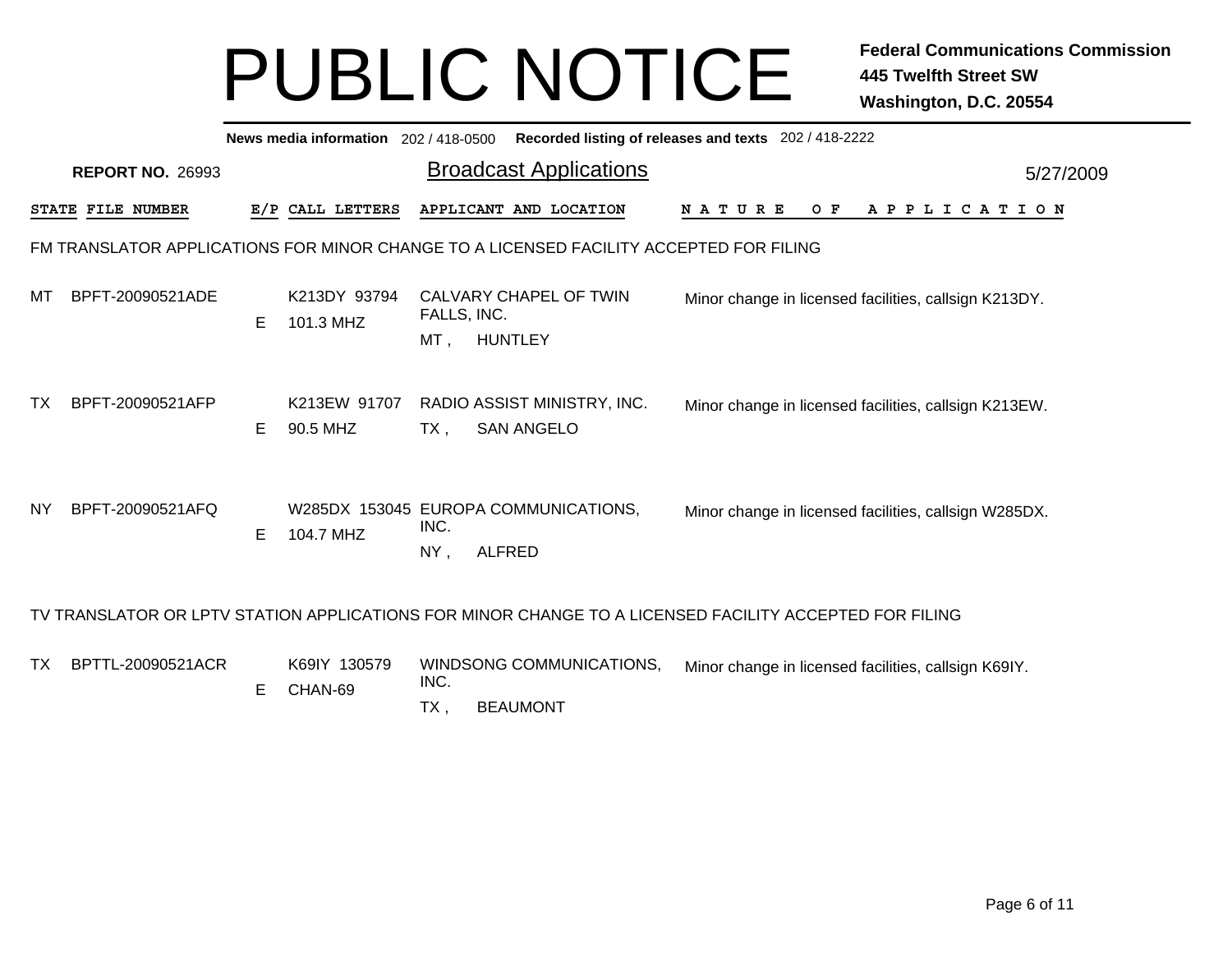|               | Recorded listing of releases and texts 202 / 418-2222<br>News media information 202/418-0500 |    |                                     |             |                                                 |                                                                                                              |           |  |  |  |  |  |
|---------------|----------------------------------------------------------------------------------------------|----|-------------------------------------|-------------|-------------------------------------------------|--------------------------------------------------------------------------------------------------------------|-----------|--|--|--|--|--|
|               | <b>REPORT NO. 26993</b>                                                                      |    |                                     |             | <b>Broadcast Applications</b>                   |                                                                                                              | 5/27/2009 |  |  |  |  |  |
|               | STATE FILE NUMBER                                                                            |    | E/P CALL LETTERS                    |             | APPLICANT AND LOCATION                          | O F<br>A P P L I C A T I O N<br>N A T U R E                                                                  |           |  |  |  |  |  |
| <b>FILING</b> |                                                                                              |    |                                     |             |                                                 | DIGITAL TRANSLATOR OR DIGITAL LPTV APPLICATIONS FOR MINOR MODIFICATION TO A CONSTRUCTION PERMIT ACCEPTED FOR |           |  |  |  |  |  |
| <b>NV</b>     | BMPDTT-20090521ADK                                                                           | E. | K20FR 42693<br>CHAN-20              | #1<br>NV,   | MINERAL TELEVISION DISTRICT<br>HAWTHORNE, ETC.  | Modification of construction permit file number<br>BDFCDTT-20090209AMF.                                      |           |  |  |  |  |  |
| <b>NV</b>     | BMPDTT-20090521ADL                                                                           | E. | K30FS 42689<br>CHAN-30              | #1<br>NV,   | MINERAL TELEVISION DISTRICT<br><b>HAWTHORNE</b> | Modification of construction permit file number<br>BDFCDTT-20090209AMD.                                      |           |  |  |  |  |  |
| <b>NV</b>     | BMPDTT-20090521ADM                                                                           | E. | K48GG 42694<br>CHAN-48              | #1<br>NV,   | MINERAL TELEVISION DISTRICT<br><b>HAWTHORNE</b> | Modification of construction permit file number<br>BDFCDTT-20090209AOX.                                      |           |  |  |  |  |  |
| <b>NV</b>     | BMPDTT-20090521ADN                                                                           | E. | K50AI 42691<br>CHAN-50              | #1<br>NV,   | MINERAL TELEVISION DISTRICT<br><b>HAWTHORNE</b> | Modification of construction permit file number<br>BDFCDTT-20090209AOV.                                      |           |  |  |  |  |  |
| OR.           | BMPDTL-20090521AEQ                                                                           | E  | <b>KBND-LP</b><br>125309<br>CHAN-41 | INC.<br>OR, | COMBINED COMMUNICATIONS,<br><b>BEND</b>         | Modification of construction permit file number<br>BDFCDTL-20090430ABC.                                      |           |  |  |  |  |  |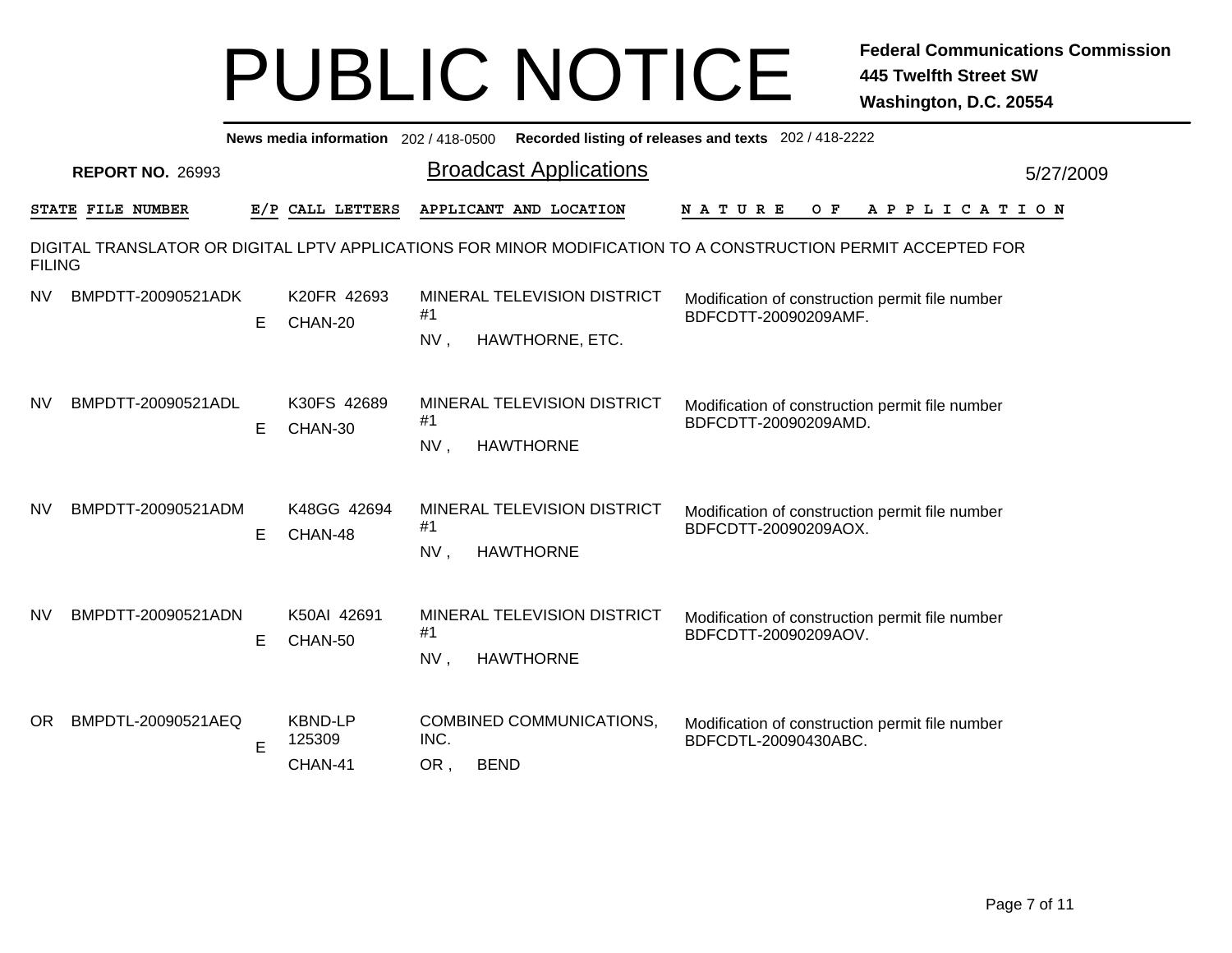|                                                                                             | News media information 202 / 418-0500 Recorded listing of releases and texts 202 / 418-2222 |   |                         |                |                                                                                             |                                                                                                              |  |  |  |  |  |  |
|---------------------------------------------------------------------------------------------|---------------------------------------------------------------------------------------------|---|-------------------------|----------------|---------------------------------------------------------------------------------------------|--------------------------------------------------------------------------------------------------------------|--|--|--|--|--|--|
|                                                                                             | <b>REPORT NO. 26993</b>                                                                     |   |                         |                | <b>Broadcast Applications</b>                                                               | 5/27/2009                                                                                                    |  |  |  |  |  |  |
|                                                                                             | STATE FILE NUMBER                                                                           |   | E/P CALL LETTERS        |                | APPLICANT AND LOCATION                                                                      | <b>NATURE</b><br>OF APPLICATION                                                                              |  |  |  |  |  |  |
| <b>FILING</b>                                                                               |                                                                                             |   |                         |                |                                                                                             | DIGITAL TRANSLATOR OR DIGITAL LPTV APPLICATIONS FOR MINOR MODIFICATION TO A CONSTRUCTION PERMIT ACCEPTED FOR |  |  |  |  |  |  |
| ТX                                                                                          | BMPDTL-20090521AFO                                                                          | Е | CHAN-27                 | INC.<br>$TX$ , | K27JM-D 167440 WINDSONG COMMUNICATIONS,<br><b>BEAUMONT</b>                                  | Modification of construction permit file number<br>BDCCDTL-20070406ABD.                                      |  |  |  |  |  |  |
| DIGITAL TV APPLICATIONS FOR MINOR MODIFICATION TO A CONSTRUCTION PERMIT ACCEPTED FOR FILING |                                                                                             |   |                         |                |                                                                                             |                                                                                                              |  |  |  |  |  |  |
| PA                                                                                          | BMPCDT-20090520AGI                                                                          | Е | CHAN-42                 | $PA$ ,         | WTXF-DT 51568 FOX TELEVISION STATIONS, INC.<br>PHILADELPHIA                                 | Modification of construction permit file number<br>BPCDT-20080313ACO.                                        |  |  |  |  |  |  |
|                                                                                             |                                                                                             |   |                         |                | FM STATION APPLICATIONS FOR MINOR MODIFICATION TO A CONSTRUCTION PERMIT ACCEPTED FOR FILING |                                                                                                              |  |  |  |  |  |  |
| IN                                                                                          | BMPED-20090520ADS                                                                           | Е | WKWH 172896<br>89.7 MHZ | $IN$ ,         | <b>CONNERSVILLE APOSTOLIC</b><br><b>LIGHTHOUSE INCORPORATED</b><br><b>LIBERTY</b>           | Mod of CP to chg                                                                                             |  |  |  |  |  |  |
| AL                                                                                          | BMPED-20090521AAF                                                                           | Е | WMWI 122084<br>88.7 MHZ | AL,            | <b>MILES COLLEGE</b><br><b>DEMOPOLIS</b>                                                    | Mod of CP to chg                                                                                             |  |  |  |  |  |  |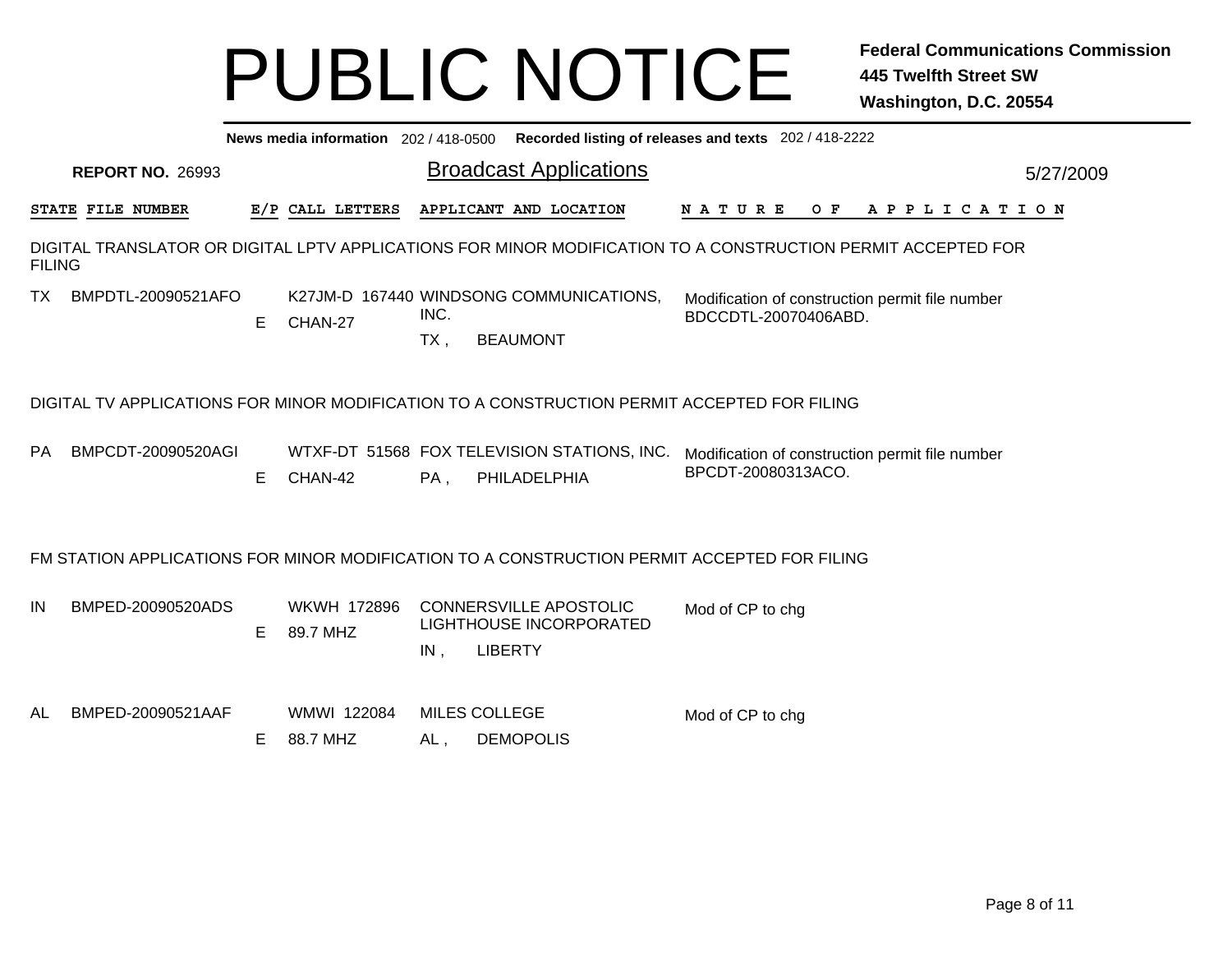|    |                          |    | News media information 202/418-0500 |                                                                                             | Recorded listing of releases and texts 202/418-2222 |           |
|----|--------------------------|----|-------------------------------------|---------------------------------------------------------------------------------------------|-----------------------------------------------------|-----------|
|    | <b>REPORT NO. 26993</b>  |    |                                     | <b>Broadcast Applications</b>                                                               |                                                     | 5/27/2009 |
|    | <b>STATE FILE NUMBER</b> |    | E/P CALL LETTERS                    | APPLICANT AND LOCATION                                                                      | N A T U R E<br>A P P L I C A T I O N<br>O F         |           |
|    |                          |    |                                     | FM STATION APPLICATIONS FOR MINOR MODIFICATION TO A CONSTRUCTION PERMIT ACCEPTED FOR FILING |                                                     |           |
| NM | BMPED-20090521AET        | E. | KLIT 93053<br>90.9 MHZ              | EDUCATIONAL MEDIA<br><b>FOUNDATION</b><br><b>HOBBS</b><br>NM,                               | Mod of CP to chg                                    |           |
| ТX | BMPED-20090521AEU        | E  | <b>KKLU 5174</b><br>90.9 MHZ        | EDUCATIONAL MEDIA<br><b>FOUNDATION</b><br><b>LUBBOCK</b><br>TX,                             | Mod of CP to chg                                    |           |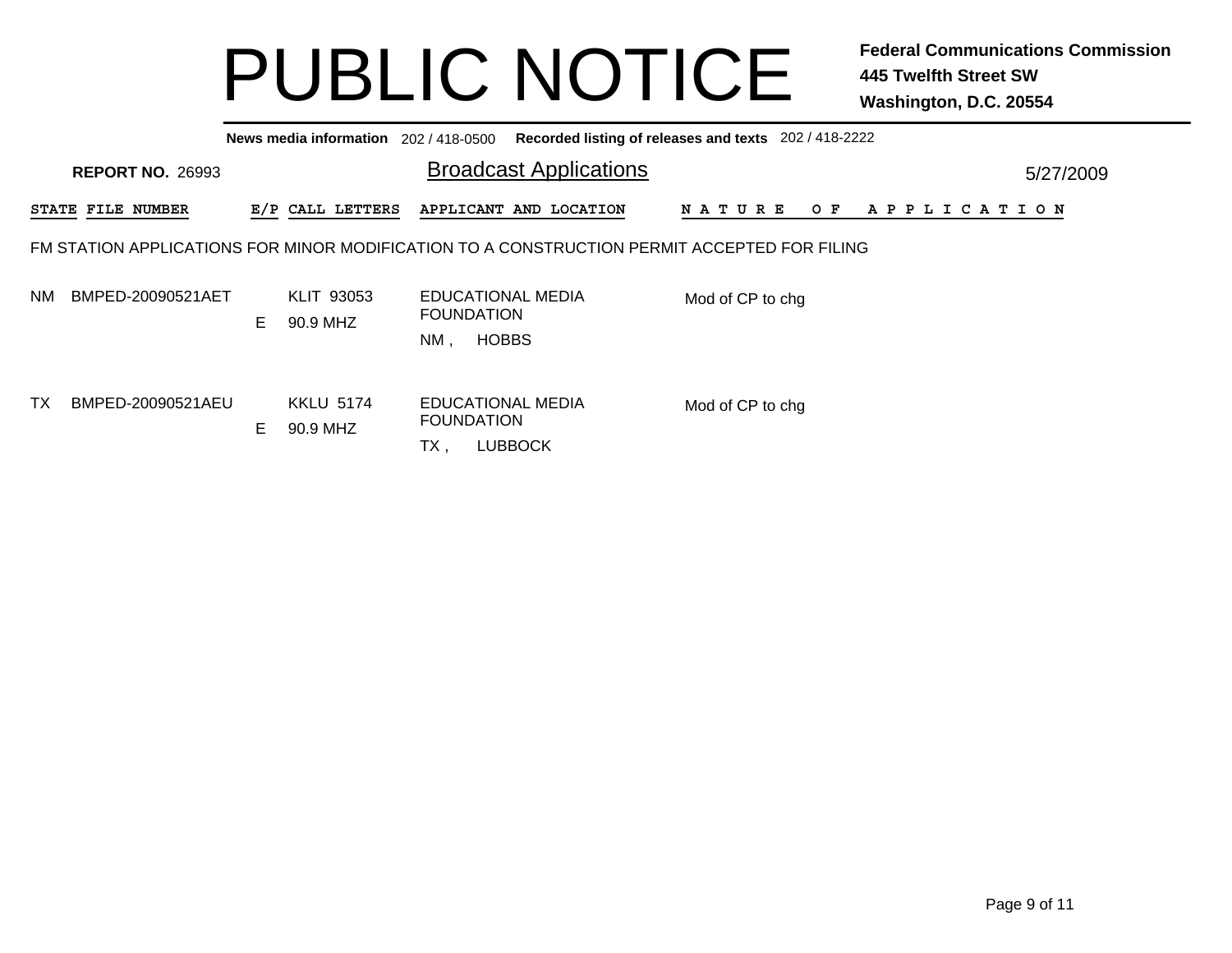|    | News media information 202/418-0500 Recorded listing of releases and texts 202/418-2222 |    |                          |                    |                                                                         |                                                                                                |  |  |  |  |  |  |  |
|----|-----------------------------------------------------------------------------------------|----|--------------------------|--------------------|-------------------------------------------------------------------------|------------------------------------------------------------------------------------------------|--|--|--|--|--|--|--|
|    | <b>REPORT NO. 26993</b>                                                                 |    |                          |                    | <b>Broadcast Applications</b>                                           | 5/27/2009                                                                                      |  |  |  |  |  |  |  |
|    | <b>STATE FILE NUMBER</b>                                                                |    | E/P CALL LETTERS         |                    | APPLICANT AND LOCATION                                                  | N A T U R E<br>O F<br>A P P L I C A T I O N                                                    |  |  |  |  |  |  |  |
|    |                                                                                         |    |                          |                    | FM STATION APPLICATIONS FOR MINOR MODIFICATION TO A CONSTRUCTION PERMIT |                                                                                                |  |  |  |  |  |  |  |
| AΖ | BPH-20051021AAN                                                                         |    | KMZQ-FM<br>164203        |                    | KEMP COMMUNICATIONS, INC.                                               | Modification of CP BNPH-20050103AAM                                                            |  |  |  |  |  |  |  |
|    |                                                                                         | E  | 99.3 MHZ                 | AZ,                | <b>PAYSON</b>                                                           | Informal Objection filed 11/15/2005 (Piazza)                                                   |  |  |  |  |  |  |  |
|    |                                                                                         |    |                          |                    |                                                                         | Supplement to Informal Objection filed 12/20/2006 (Piazza)                                     |  |  |  |  |  |  |  |
|    |                                                                                         |    |                          |                    |                                                                         | Response to Supplement to Informal Objection filed 1/26/2007 (Kemp)                            |  |  |  |  |  |  |  |
|    |                                                                                         |    |                          |                    |                                                                         | Reply to Response to Supplement to Informal Objection filed 1/31/2007<br>(Piazza               |  |  |  |  |  |  |  |
|    |                                                                                         |    |                          |                    |                                                                         | Further to Response to Supplement to Informal Objection filed 2/12/2007<br>(Kemp)              |  |  |  |  |  |  |  |
|    |                                                                                         |    |                          |                    |                                                                         | Reply to Further Response to Supplement to Informal Objection filed<br>2/16/2007 (Piazza)      |  |  |  |  |  |  |  |
|    |                                                                                         |    |                          |                    |                                                                         | Petition to deny filed 5/3/2007 (Piazza)                                                       |  |  |  |  |  |  |  |
|    |                                                                                         |    |                          |                    |                                                                         | Further supplement to Informal Objections filed 5/3/2007 (Piazza)                              |  |  |  |  |  |  |  |
|    |                                                                                         |    |                          |                    |                                                                         | Engineering Amendment filed 04/23/2007<br>Engineering Amendment filed 11/29/2006               |  |  |  |  |  |  |  |
|    |                                                                                         |    |                          |                    |                                                                         | Informal Objection Filed 05/13/2009 by Michael Pizza LLC                                       |  |  |  |  |  |  |  |
|    |                                                                                         |    |                          |                    |                                                                         | FM TRANSLATOR APPLICATIONS FOR MINOR MODIFICATION TO A CONSTRUCTION PERMIT ACCEPTED FOR FILING |  |  |  |  |  |  |  |
| VA | BMPFT-20090521AAR                                                                       | E. | W229AE 81119<br>94.1 MHZ | FALLS, INC.<br>VA, | CALVARY CHAPEL OF TWIN<br><b>LYNCHBURG</b>                              | Mod of CP                                                                                      |  |  |  |  |  |  |  |